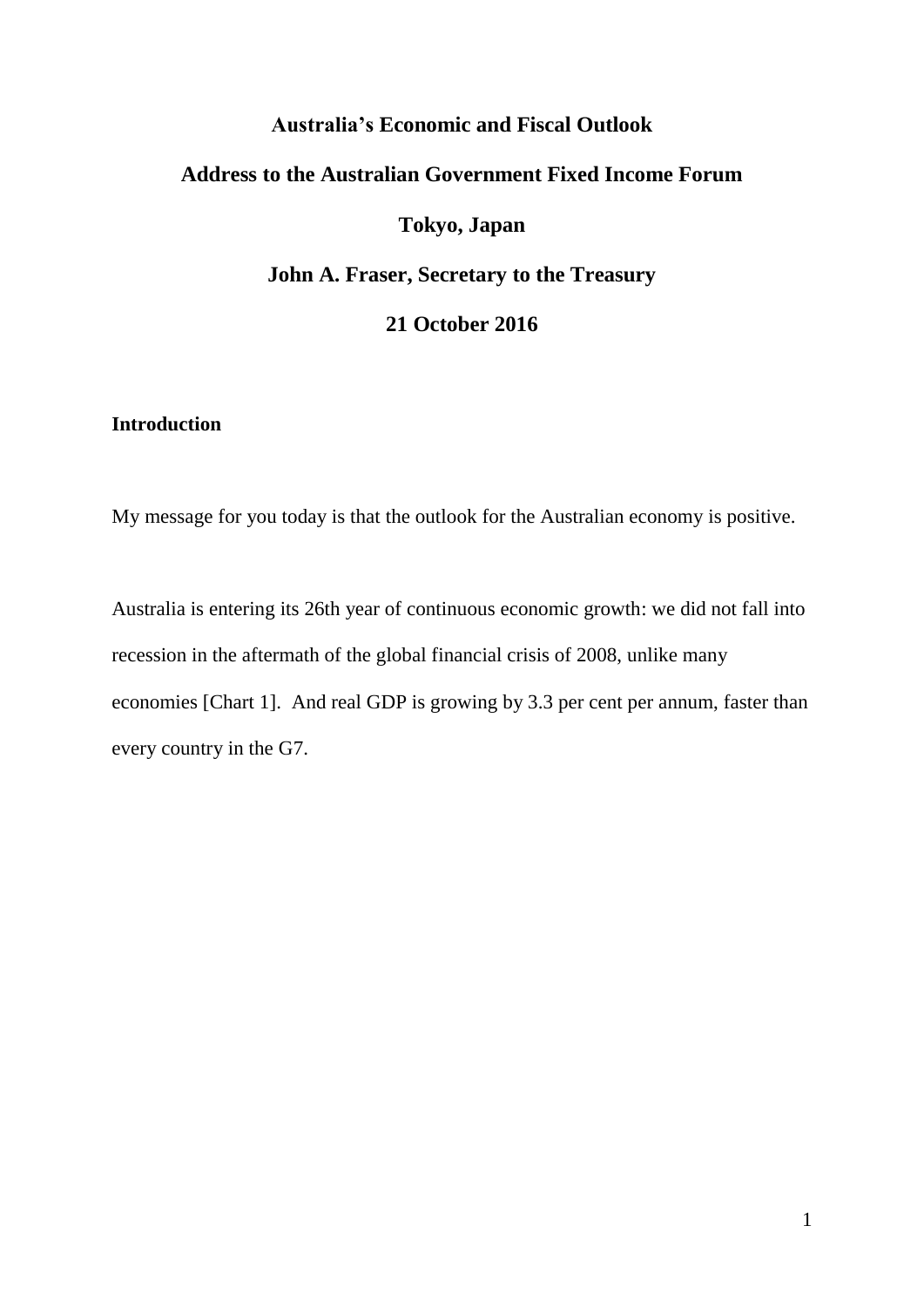

#### *Chart 1: Real GDP growth: selected economies*



This is the payoff from flexible macroeconomic policy frameworks, earlier microeconomic reforms and a once-in-a-lifetime mining boom.

We are doing very well – and this sometimes gets lost in the debate in Australia and abroad – but we are not guaranteed a strong future. If we want to grow faster, we must improve productivity. With historically high levels of government debt, we need to manage fiscal consolidation, but without slowing growth.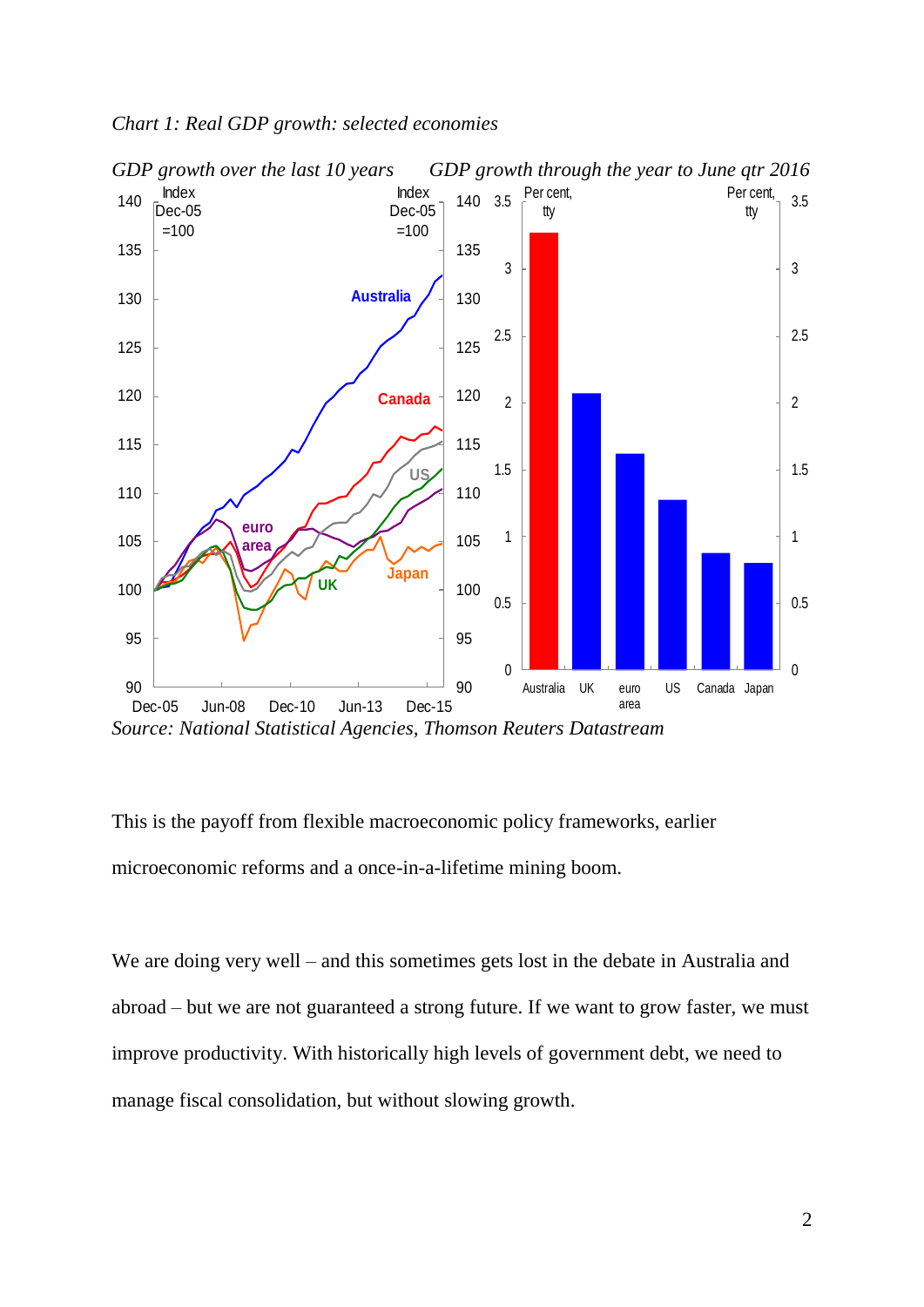#### **International Backdrop**

This achievement is all the more remarkable against an international backdrop of slower-than-expected recovery in the global economy following the global financial crisis of 2008.

I recently returned from the US where the Treasurer attended the Annual Meetings of the IMF as well as a meeting of G20 Finance Ministers and Central Bank Governors. Discussions there focused on the current state of the global economy and the risks in the years ahead.

Prior to the meetings, the IMF released its October World Economic Outlook. Following previous growth downgrades earlier this year the IMF's forecasts were unchanged from its July update. No further growth downgrades could be seen as a positive sign for the world economy. But the outlook for global growth remains subdued and downside risks remain across both advanced and emerging economies.

Importantly, Australia's major trading partners are forecast to continue to grow at a stronger pace than the global economy [Chart 2]. This reflects our trade links to Asia, where growth remains relatively strong. Indeed, 8 out of Australia's top 10 trade partners are in Asia.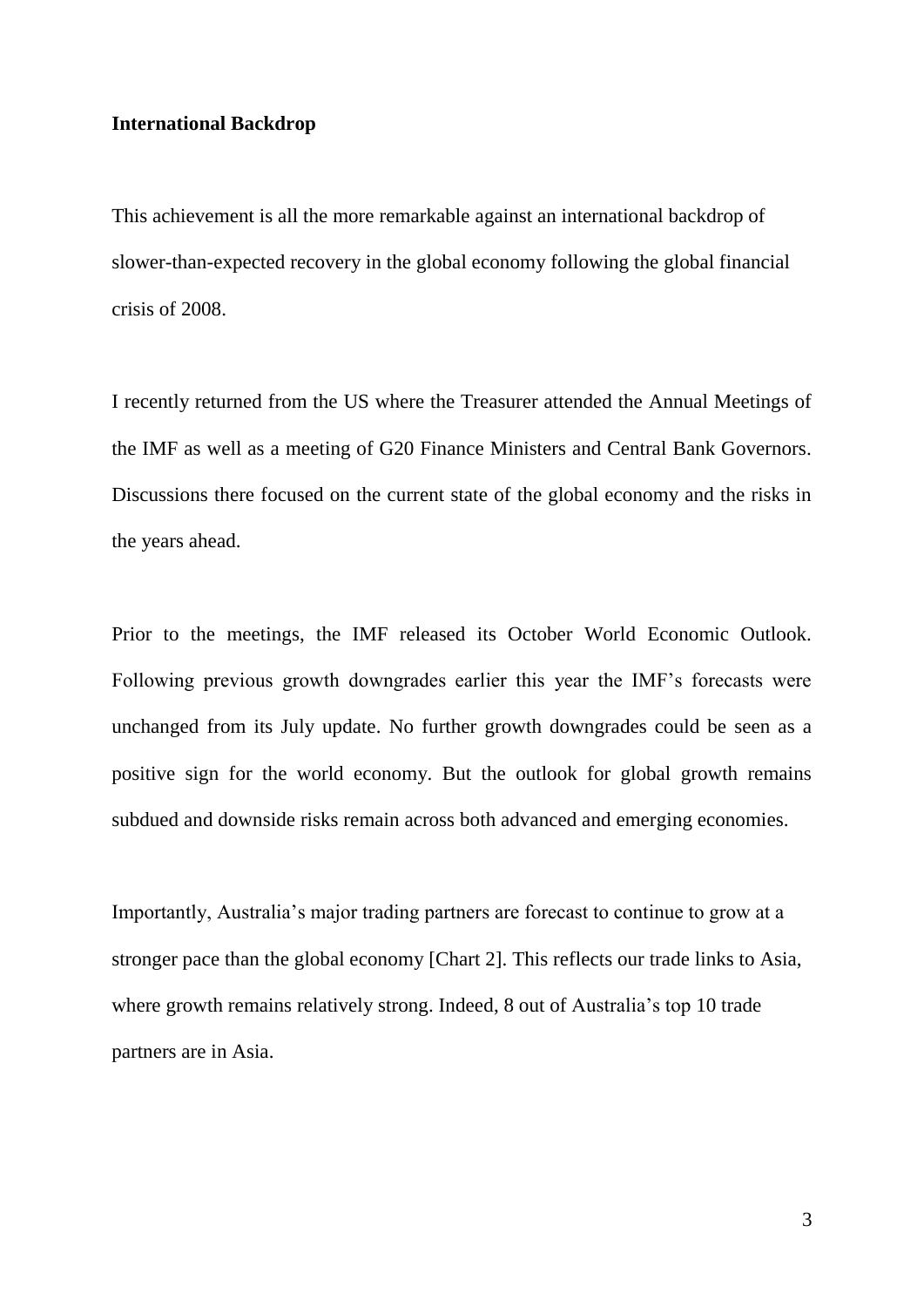

Our region, Asia, is important for Australia, but also for the global economy. Asia continues to drive the world economy, with the IMF predicting the region will contribute more than 60 per cent of global growth through to 2021.

Of particular importance – for Australia and the world – are the implications of the transition of the Chinese economy towards a more consumer-driven growth model from its present reliance on investment. Sustainable growth in China is in our interest and China's economic transition will present opportunities for Australia. However, this process is unlikely to be smooth and there is a tension between policies to support short-term growth and the structural reforms required to rebalance the economy.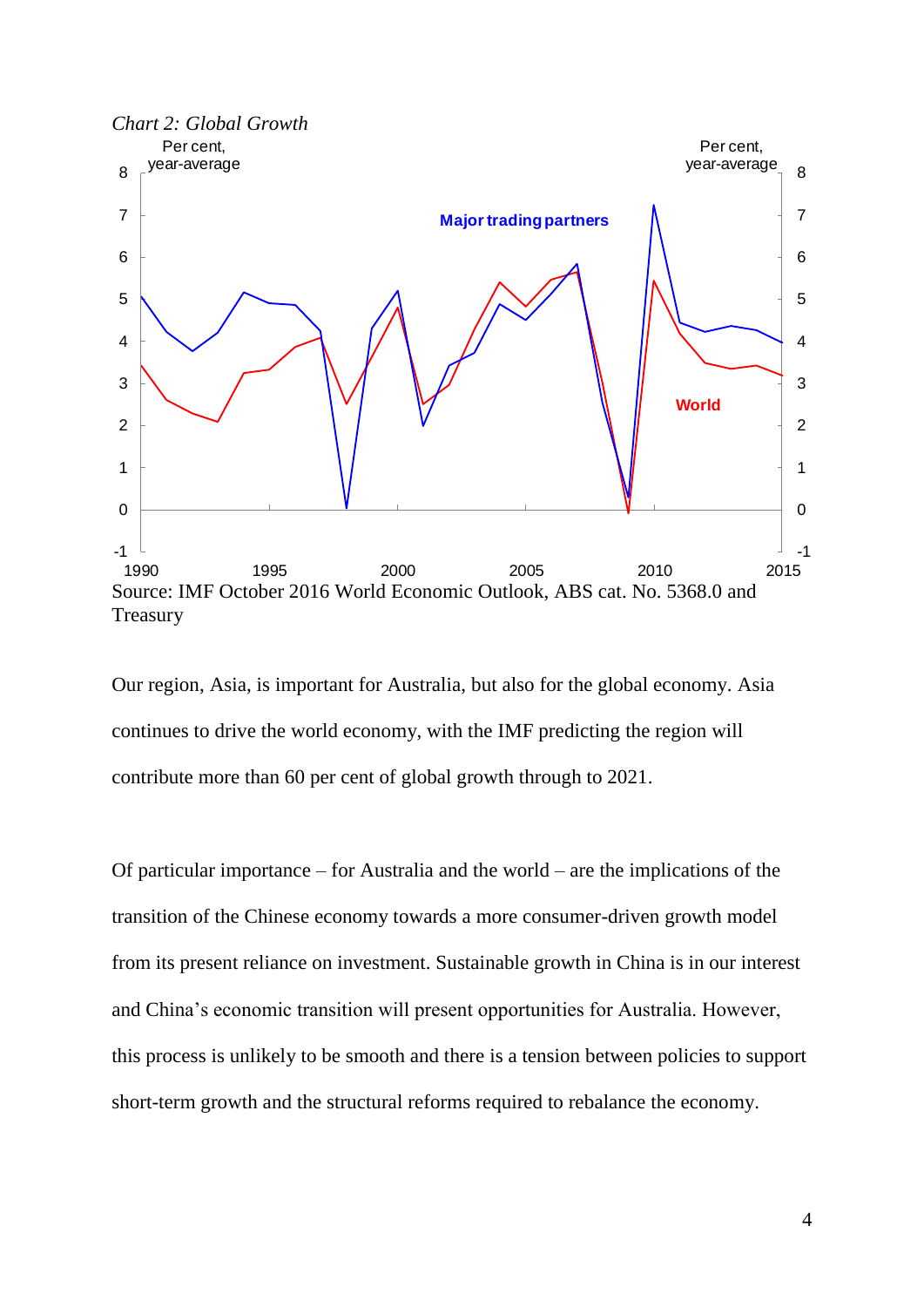The potential for this transition to lead to a greater-than-expected slowdown in the Chinese economy remains a key risk to Australia, the region and the global economy. We are leveraged into the Chinese economy through many channels. One of the most important is merchandise trade [Chart 3].



*Chart 3: China's share of merchandise exports (selected regional economies)*

Source: IMF Direction of Trade Statistics

That said, there will also be opportunities for Australia in China's longer-term transition. Our past trade has mainly been focused on demand for our commodities; however, as China transitions trade will become more focused on demand for services.

Japan will also continue to present opportunities for Australia as our second-largest export destination and our second largest source of foreign direct investment.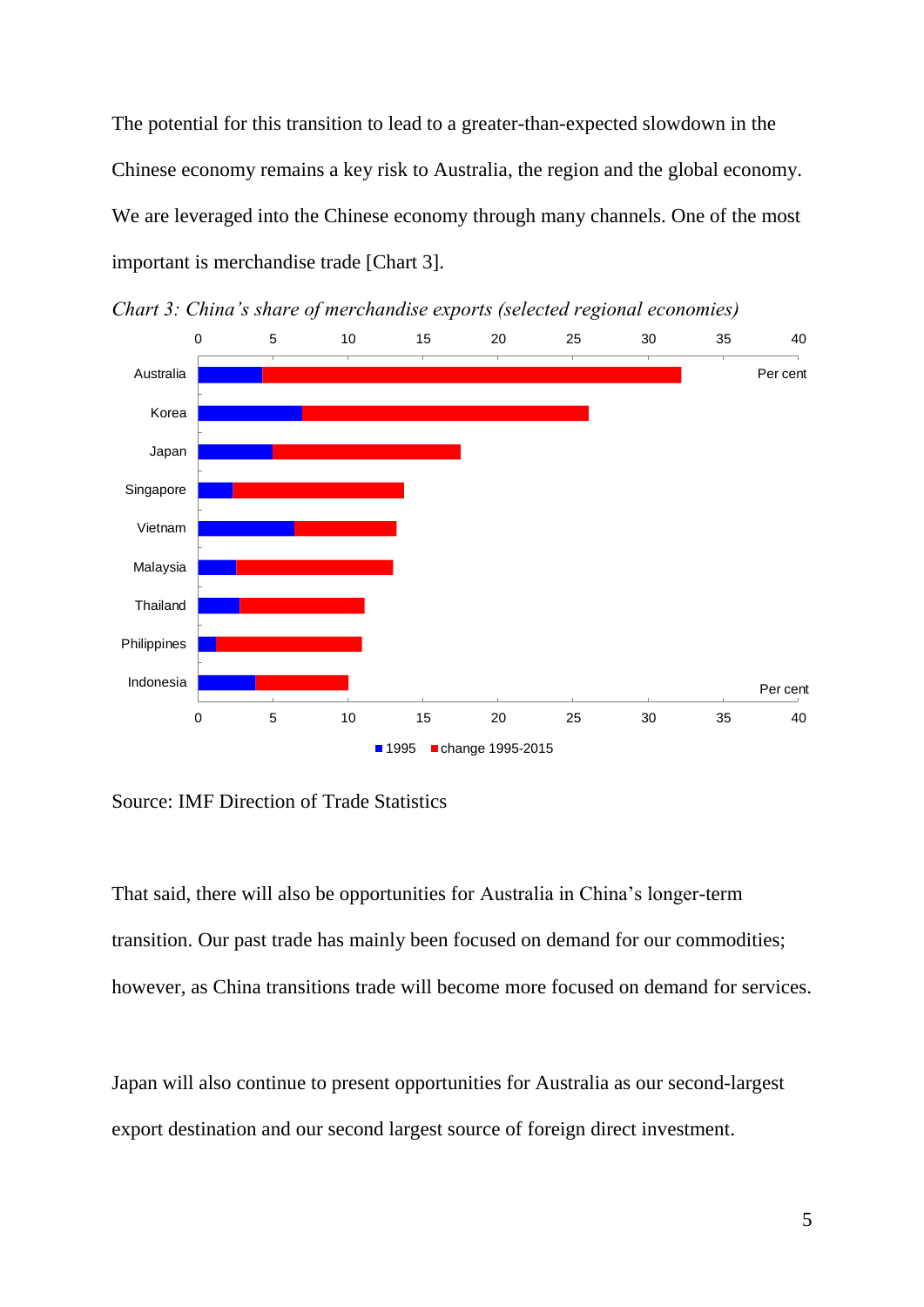#### **Australia's Economic Transition**

In addition to the global headwinds, Australia is managing a transition of its own. Australia's terms of trade — the ratio of our export to import prices — reached its highest level in over five decades in 2011, and has since fallen by a third, underpinned by developments in bulk mining commodity prices [Chart 4].

*Chart 4: Australia's terms of trade*



As you are no doubt aware, in response to higher commodity prices Australia underwent a once-in-a-lifetime resources boom. Mining investment made an average contribution of 1 percentage point per annum to growth in the five years to 2012-13. It peaked as a share of GDP at 7.5 per cent in 2012-13. Since then it has made an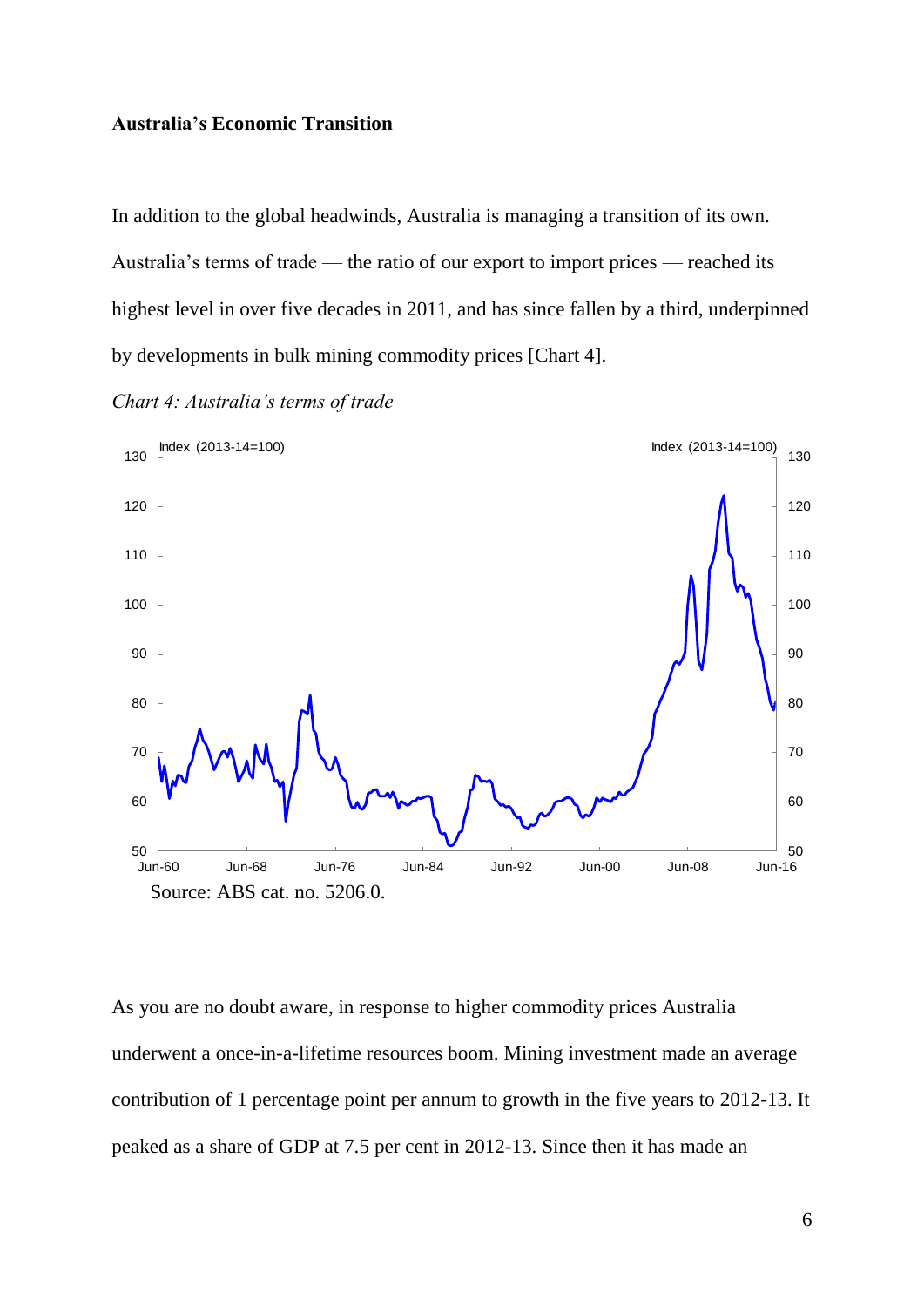average subtraction from growth of around 1 percentage point per annum as resources projects have been progressively completed.

Historically, resources booms have typically ended in nasty adjustments. Indeed, other commodity exporters have faced major economic downturns in response to the unwinding of their resources boom.

But, so far, Australia is successfully managing its transition to broader-based drivers of economic growth. Adjustments in interest rates, movement in the exchange rate and moderate wage growth are all working to shift resources from mining-related sectors to other sectors, particularly the service sectors.

In this regard it's important to recognise that the Australian economy is quite diversified. Mining contributes 8 per cent directly to industry output. But, the Australian economy is heavily based on services, with the combined services sector comprising about 70 per cent of industry output and about 80 per cent of employment.

The transition is evident in labour market outcomes, with all employment growth over the last two years coming from services industries, mainly within the private sector.

It is also evident in strong growth in service exports, underpinned by an exchange rate that has depreciated by around 30 per cent against the United States dollar since the peak of the terms of trade in September 2011. Service exports grew by about 20 per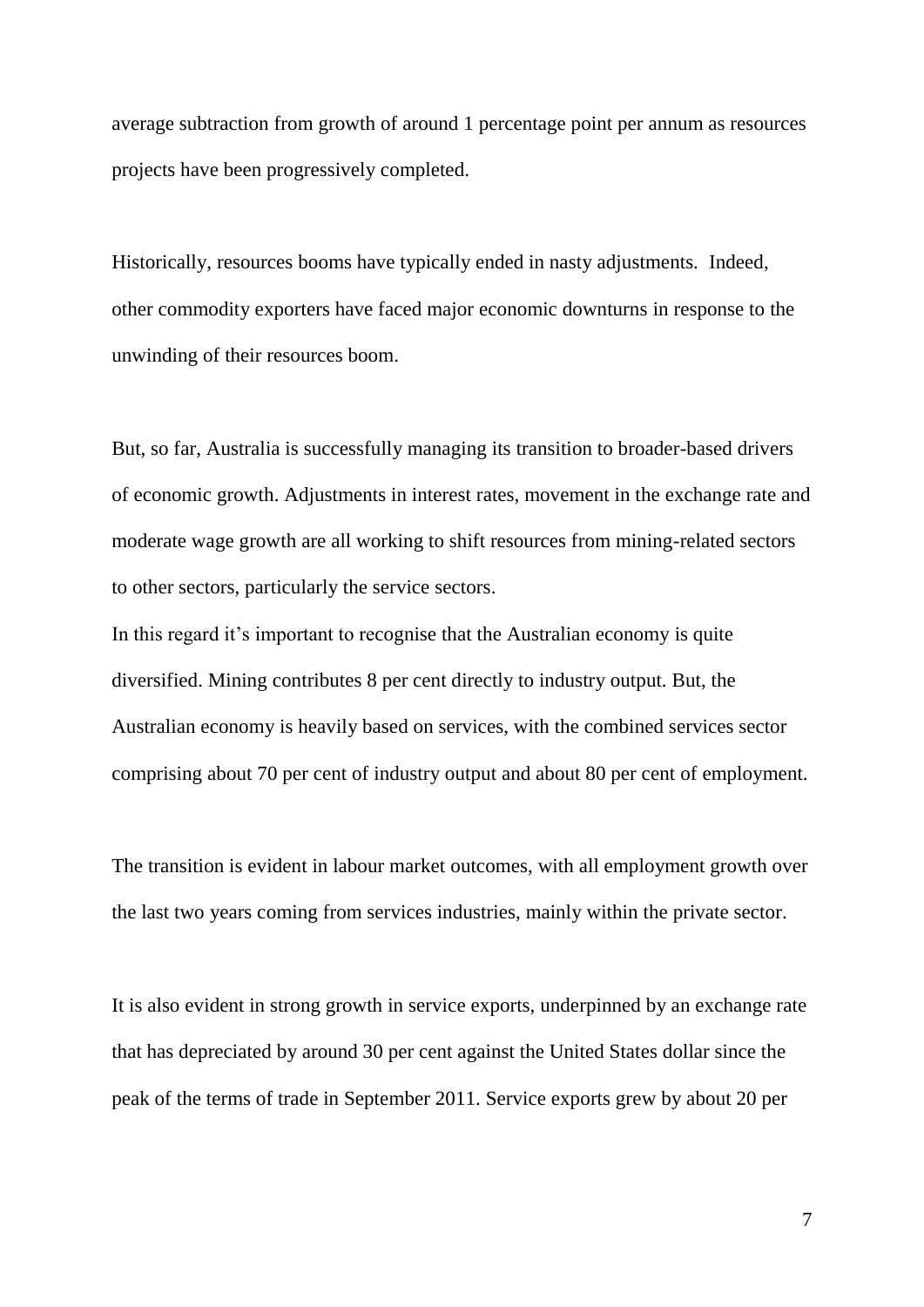cent over the last three years – as we take advantage of a growing middle class in Asia to increase our exports of tourism, education and business services.

Take tourism as an example. Export growth is being driven by a sharp increase in Chinese tourists. Around 1.2 million Chinese tourists have travelled to Australia over the past year – growth of around 22 per cent on the previous year. We have also seen a strong rise in visitors from other Asian nations.

#### **Domestic Economic Outlook**

Despite global volatility and the economic transition, the domestic outlook remains positive and is evolving broadly in line with our official forecasts. The major contributors to ongoing growth include steady household consumption, strong growth in dwelling construction in major cities and a ramp up in exports. These are providing an offset to falling business investment.

Looking at the economy as a whole, the one thing we are missing is a resurgence in business investment. But that is a characteristic of many advanced economies.

Turning to the sectoral story in more detail, household consumption is expected to continue to grow steadily, underpinned by steady employment growth, low interest rates and a falling saving rate as households smooth consumption expenditure, including in response to the decline in the terms of trade. This follows a period of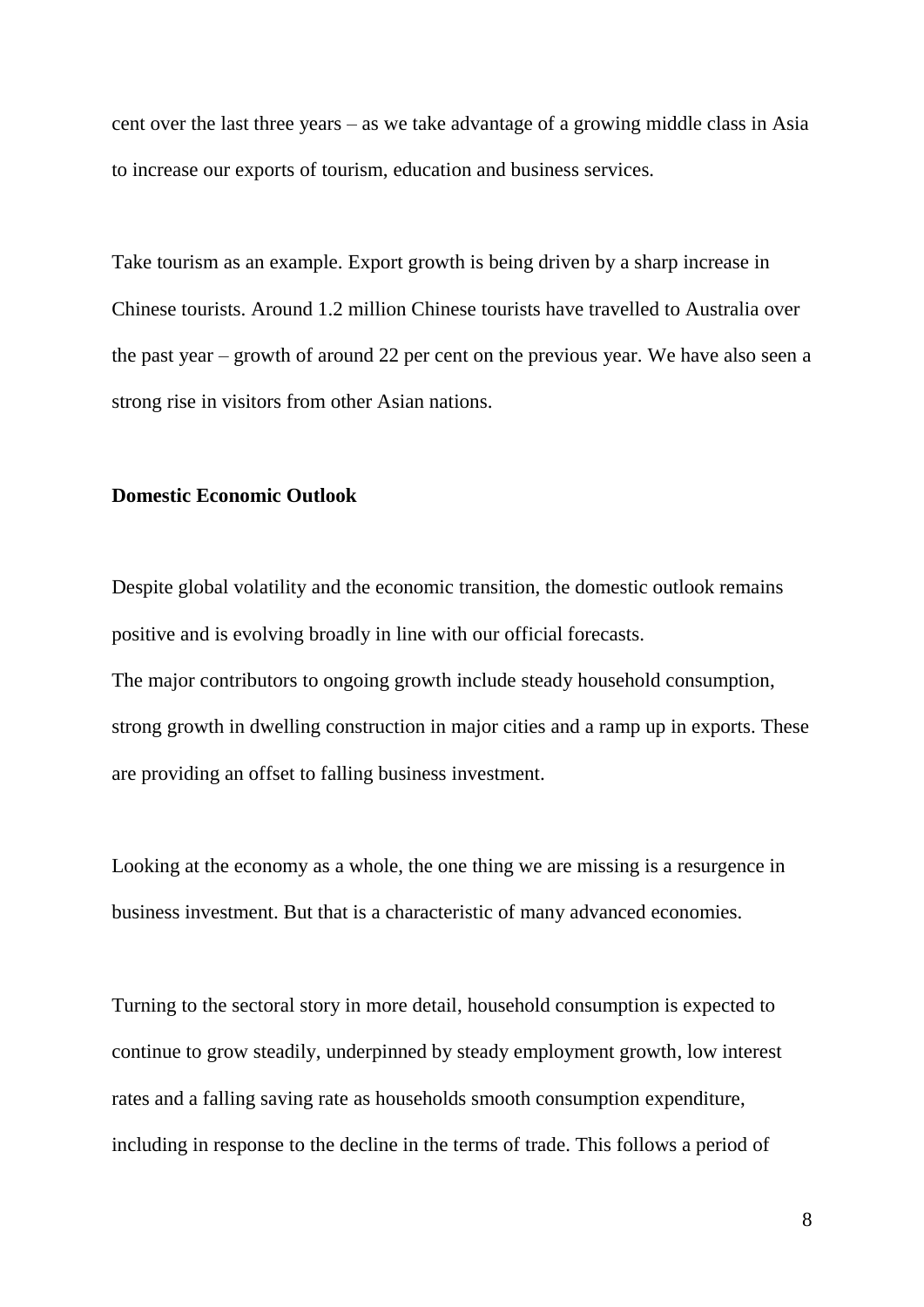generally rising saving rates as households reacted to the rise in the terms of trade and uncertainty caused by the GFC and its aftermath.

Conditions in the housing market remain strong. This has been underpinned by a shift towards medium-high density dwellings, particularly in New South Wales, Victoria and Queensland [Chart 5]. That said, some indicators in the housing market have moderated since last year. While the level of housing investment is expected to remain high, growth is expected to ease as a record number of dwellings reach completion.



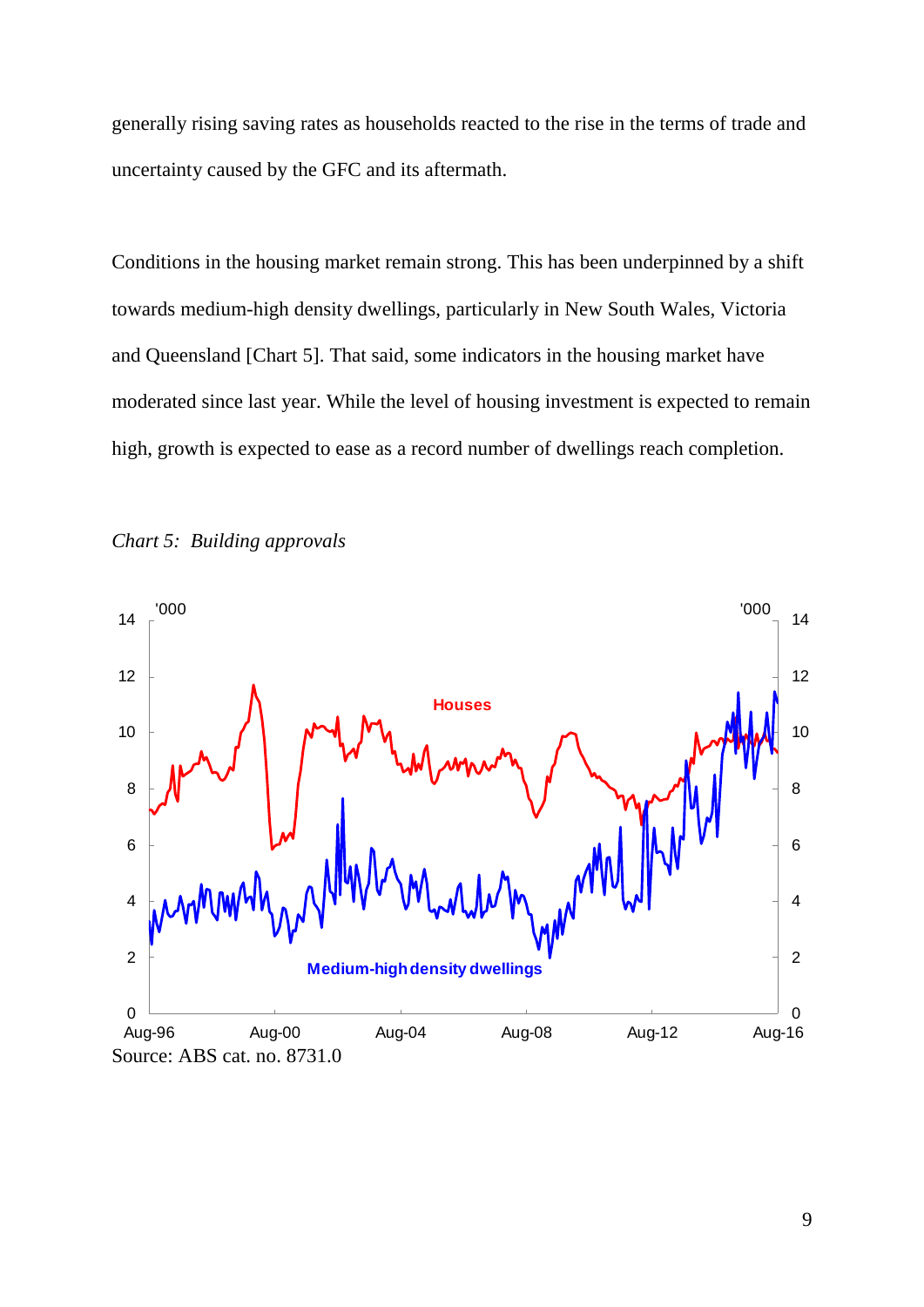We are alert to the downside risk that strong construction levels, tighter lending standards and rising construction costs could lead to activity declining more quickly than expected once the large construction pipeline is complete – particularly in the high-rise apartment market.

Another issue to monitor is private debt, particularly debt held by households, which has grown in Australia as recently flagged by the IMF. This could become a greater challenge if financing conditions become less favourable. That said, while household debt has risen over recent years so too have asset values. The net worth of households has grown by 60 per cent relative to its pre-crisis levels, led by increases in housing and land values as well as superannuation holdings. In addition, the bulk of Australian debt is held by those households with the highest incomes.

Export growth is being underpinned by the production phase of the mining boom, demand from Asia and the sharp depreciation in the exchange rate since 2012. Australia continues to expand iron ore exports. And the commodity export mix is changing as liquefied natural gas, or LNG, is expected to become Australia's second largest export over the next few years. LNG production contributed around ½ of a percentage point to real GDP growth in 2015-16 and is expected to continue to make further significant contributions in the next few years.

10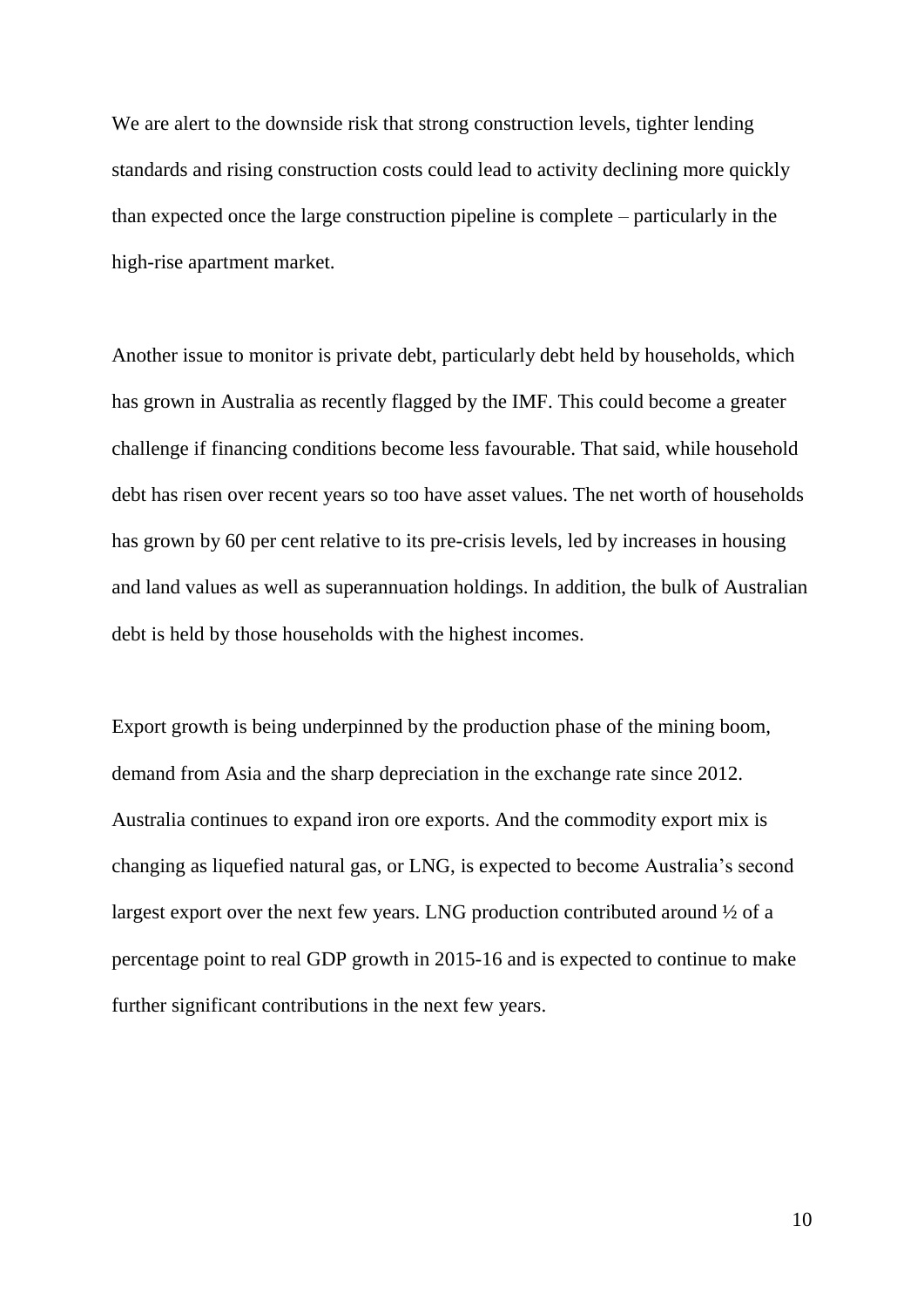In Australia, sharply falling mining investment as resources projects are completed will continue to act as a significant drag on overall business investment and in turn economic growth. Mining investment is expected to fall by 25½ per cent in 2016-17 and a further 14 per cent in 2017-18 [Chart 6]. As this detraction eases it is expected that investment in other areas of the economy will pick up, despite uncertainty over the exact pace and timing of this recovery.



Conditions are conducive for investment outside of the mining sector, with low borrowing costs, signs that firms are well placed to meet financial obligations, high levels of surveyed capacity utilisation, and domestic demand forecast to strengthen. However, leading indicators remain mixed, with some business expectations surveys suggesting non-mining businesses have yet to commit to significant new investment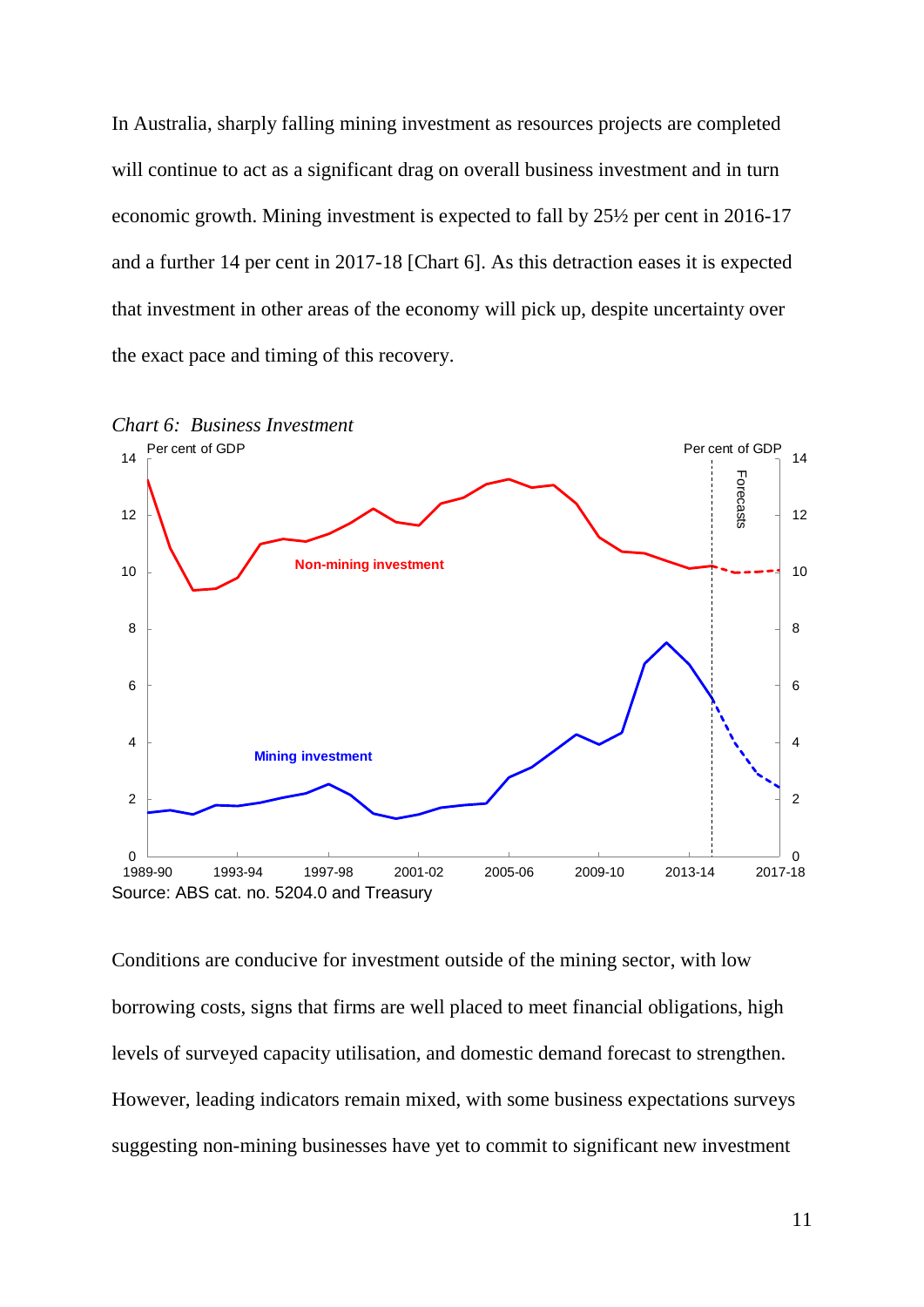plans. This puts Australia in line with most advanced economies which are experiencing subdued business investment.

Another feature of advanced economies – Australia included – is low inflation and subdued wage growth. The headline Consumer Price Index in Australia rose 0.4 per cent in the June quarter to be 1.0 per cent higher through the year, the lowest growth rate since June 1999.

In Australia, declines in the terms of trade are weighing on national income. The strong supply response from commodity producers in the resources boom, as well as softening global demand, put downward pressure on commodity prices over recent years. So while Australia's export volumes have increased, the price received for those exports has fallen. This is contributing to downward pressure on wage growth.

But subdued wages growth is supporting employment. Australia's labour market is performing well. The unemployment rate declined from 6.3 per cent in July 2015 to around 5 ¾ per cent, supported by low wage growth and a shift to more labour-intensive industries. Labour force participation has remained elevated.

Demographic pressures from an ageing population are starting to have an impact on the Australian economy but with less effect than for many other advanced economies. Another aspect of our demographics that differentiates Australia is growth in our

12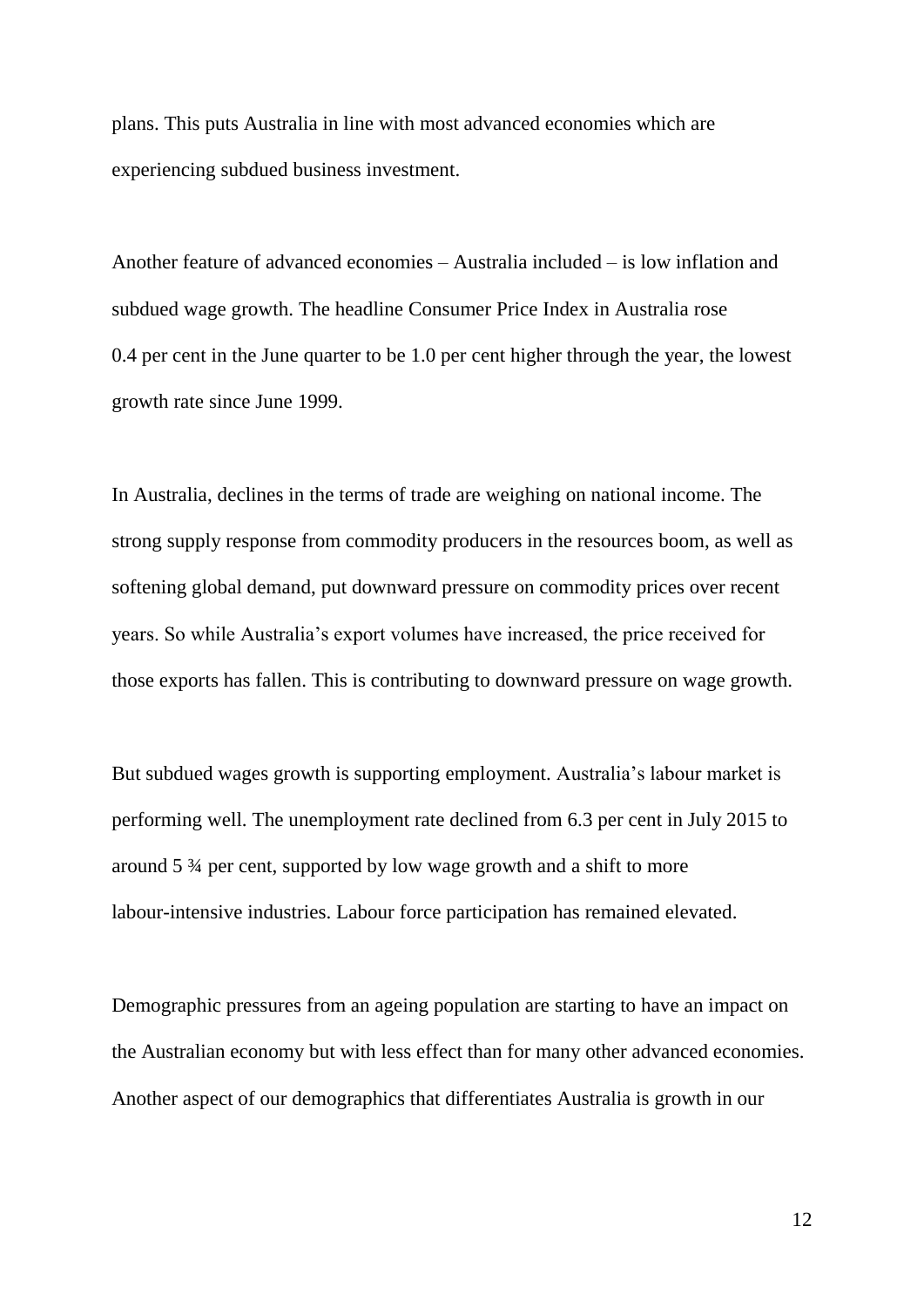working age population, which is expected to remain steady at a relatively strong rate of about 1 per cent per annum, largely reflecting our successful migration program.

#### **Maintaining strong Government balance sheets**

Turning now to fiscal policy, Australia is one of only ten countries with a triple-A credit rating from all three of the major rating agencies, reflecting our strong economic fundamentals, sound policy frameworks and a track-record of fiscal responsibility. Our top credit rating was an important asset during the crisis, and of course it helps to contain the costs associated with servicing our public debt.

The Australian Government attaches a high priority to maintaining these triple A ratings, especially in the context of continued global economic uncertainty and heightened downside risks. I know from personal experience in the banking sector during the financial crisis how important a strong credit rating is to investor confidence.

We are very aware that these ratings are dependent on credible fiscal consolidation and a smooth transition to a more diverse economy. We are not complacent about the challenges to achieving these goals.

Australia fared better than most during the Global Financial Crisis. The fact is that we were prepared — we entered 2008 with the government having negative net debt,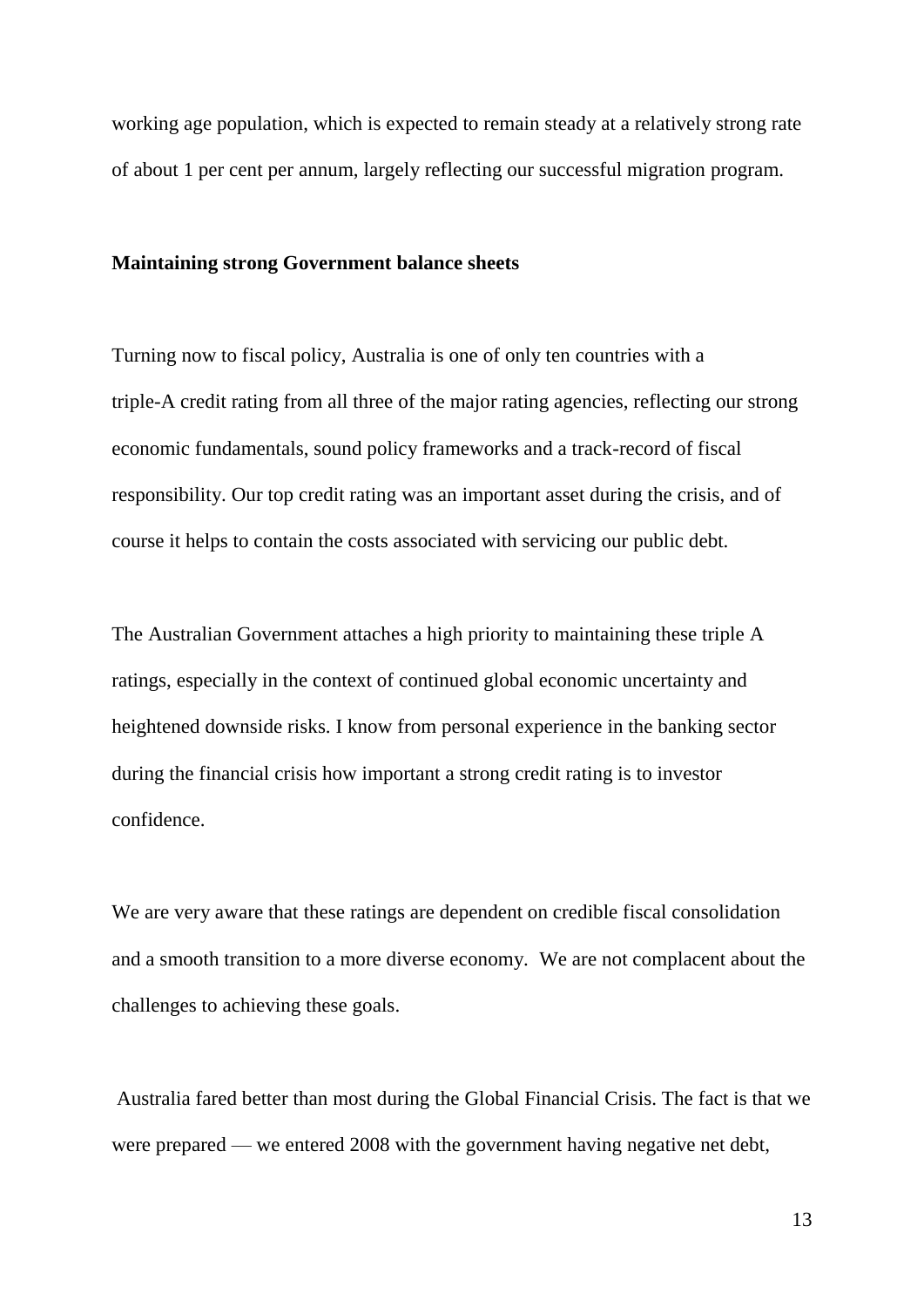triple A credit ratings and a well-capitalised and well-regulated financial sector. It is largely thanks to these preparations that the Australian economy managed to continue its historic run of uninterrupted annual growth over this tumultuous period.

However, like many other countries we continue to feel the legacies of the crisis, including the need to focus on budget repair. We have run fiscal deficits since the crisis and are not forecast to return to surplus until 2020-21.

While the Government has made policy decisions to control the growth in expenditure, these savings have been offset by weaker revenue as a result of low nominal growth [Chart 7]. For example, the 2013-14 Budget projected a surplus of \$6.6 billion for 2016-17. Since then, Government decisions have contributed another \$7.6 billion to the cause of budget repair for the 2016-17 year. However, over the same period the impact of these decisions was swamped by movements outside the direct control of the Government, mostly as a result of lower than expected taxes.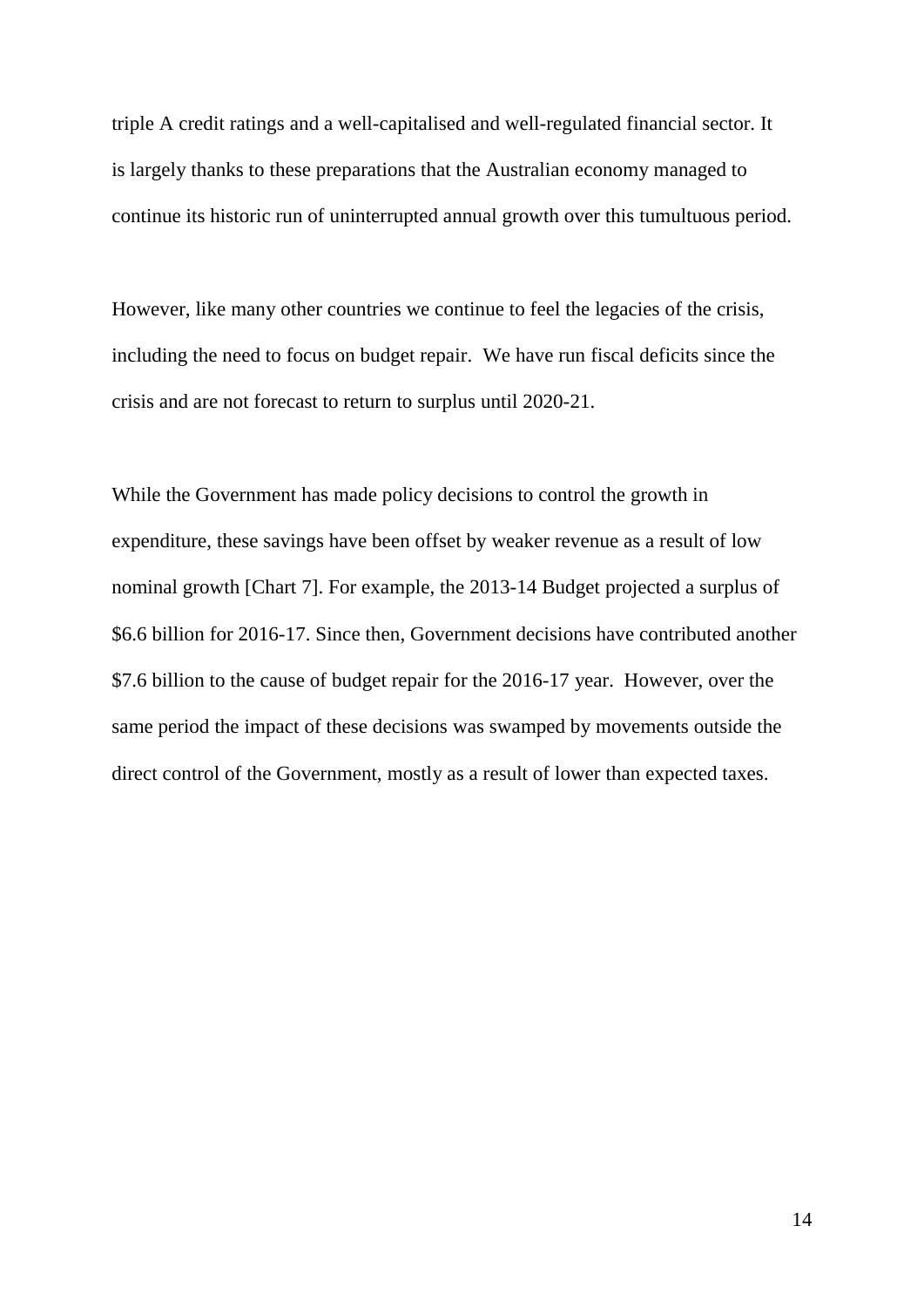

*Chart 7: Impact of policy decisions and parameter changes on the budget (2016-17)*

The Commonwealth government's gross debt is projected to increase by around \$70 billion in 2016-17 and is approaching 30 per cent of GDP. While our public debt is low by international standards, and our placements are well covered, we are not complacent about the recent growth in our debt.

Of course, Australia has always been a net importer of capital. This has been an important source of our prosperity and development. However, it does mean we have less head room for government debt than many other advanced economies that fund their own debt. More than half of Australian public debt is held by non-residents, exposing Australia somewhat to volatility in global capital markets [Chart 8].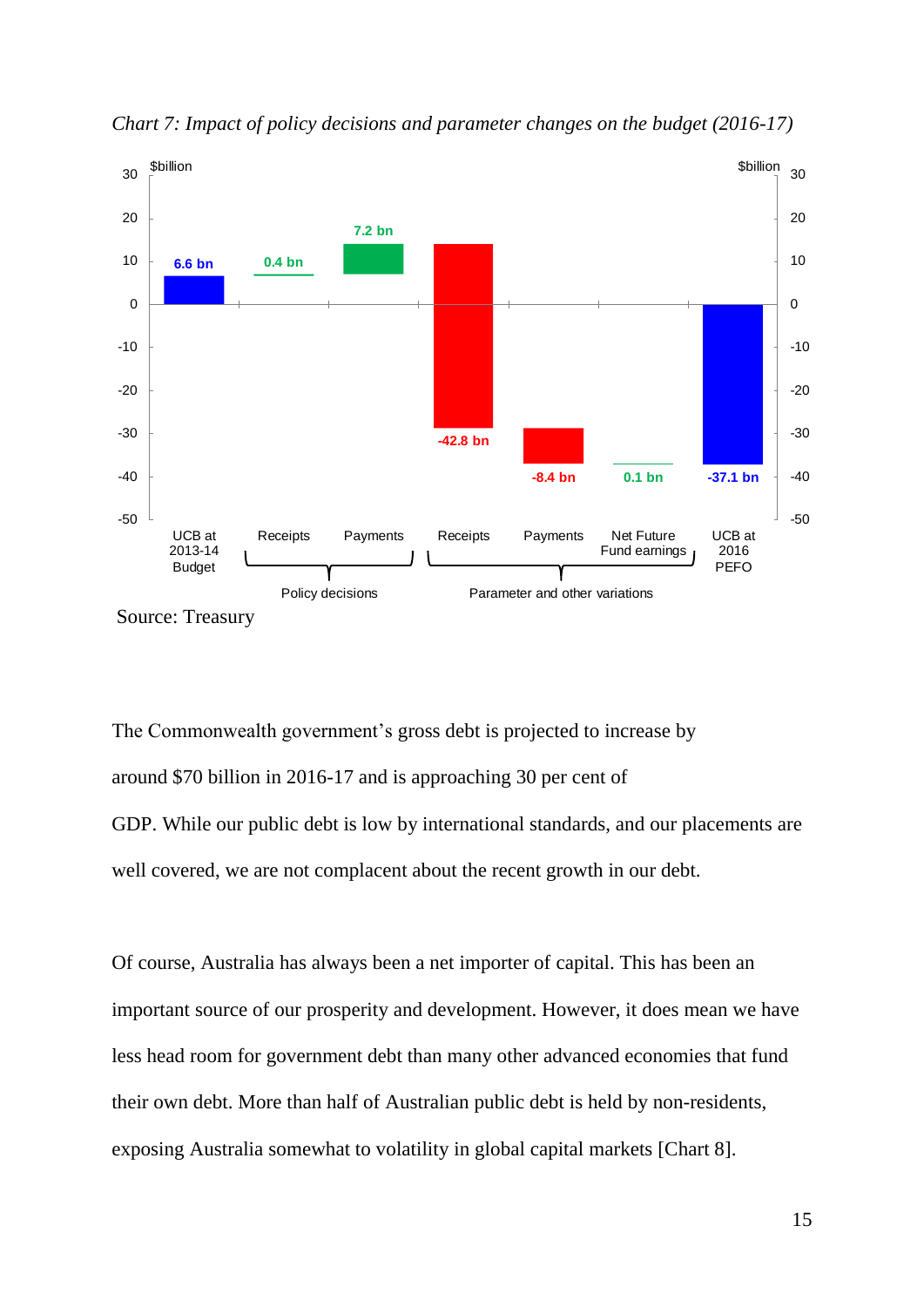*Chart 8: Gross debt in the Australian economy*



In thinking about the appropriate level of public debt, it is also important to consider the extent of private indebtedness, and the interlinkages. Growing private debt could lead to increased public debt. And growing public debt has implications for private borrowing, such as in the event of a sovereign rating downgrade increasing borrowing costs across the economy.

Private debt is not only at historical highs for Australia, but it is also high compared to other countries. Australian households are the fifth most indebted in the OECD, with debt equal to 186 per cent of net disposable income. Private gross household debt has more than doubled over the past two decades as a proportion of GDP.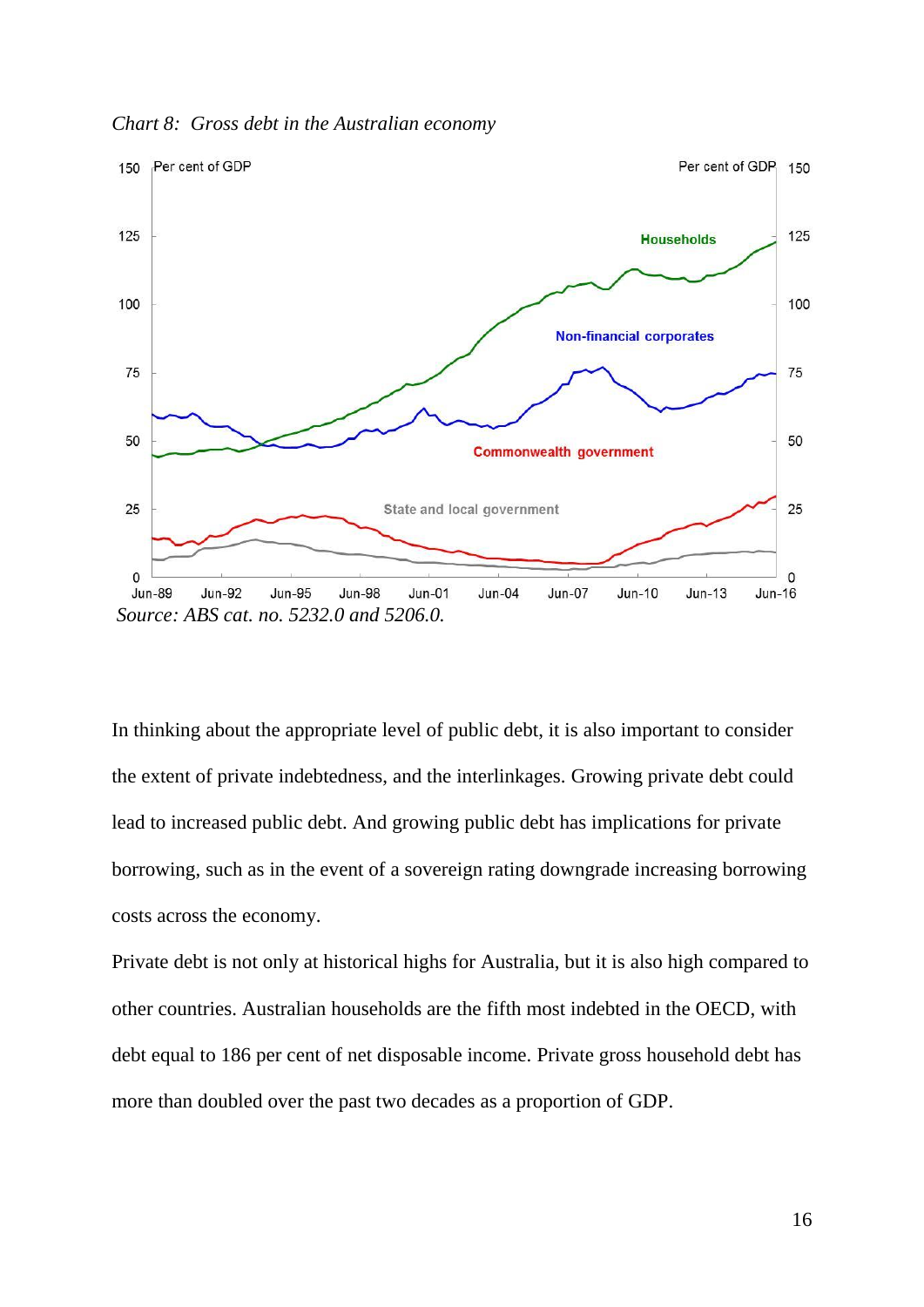The financial risks associated with this debt are being actively managed. More than half of Australia's total foreign borrowing is denominated in Australian dollars and banks' foreign exchange risk is almost completely hedged. In aggregate, net of hedging, Australia's foreign currency exposures are on the asset side of the balance sheet, reflecting the growing pool of superannuation assets and international diversification. Taking account of the assets that Australians hold in the rest of the world, our net external debt has also been growing and is about one fifth higher than it was twenty years ago.

The Australian Government's fiscal strategy is directed to building the resilience of our economy by keeping debt under control — returning the budget to balance through disciplined expenditure restraint and a growth friendly tax system.

Progress in fiscal consolidation will help maintain investor confidence and facilitate investment and growth. But this is no easy task. Deficits have proven very difficult to shift in recent years. In particular, low nominal growth has been a strong headwind to bringing the budget back to balance.

The priority for budget repair is to control the growth in expenditure [Chart 9]. In particular, we recognise that it is not sustainable for Australia to finance our recurrent expenditure by increasing debt.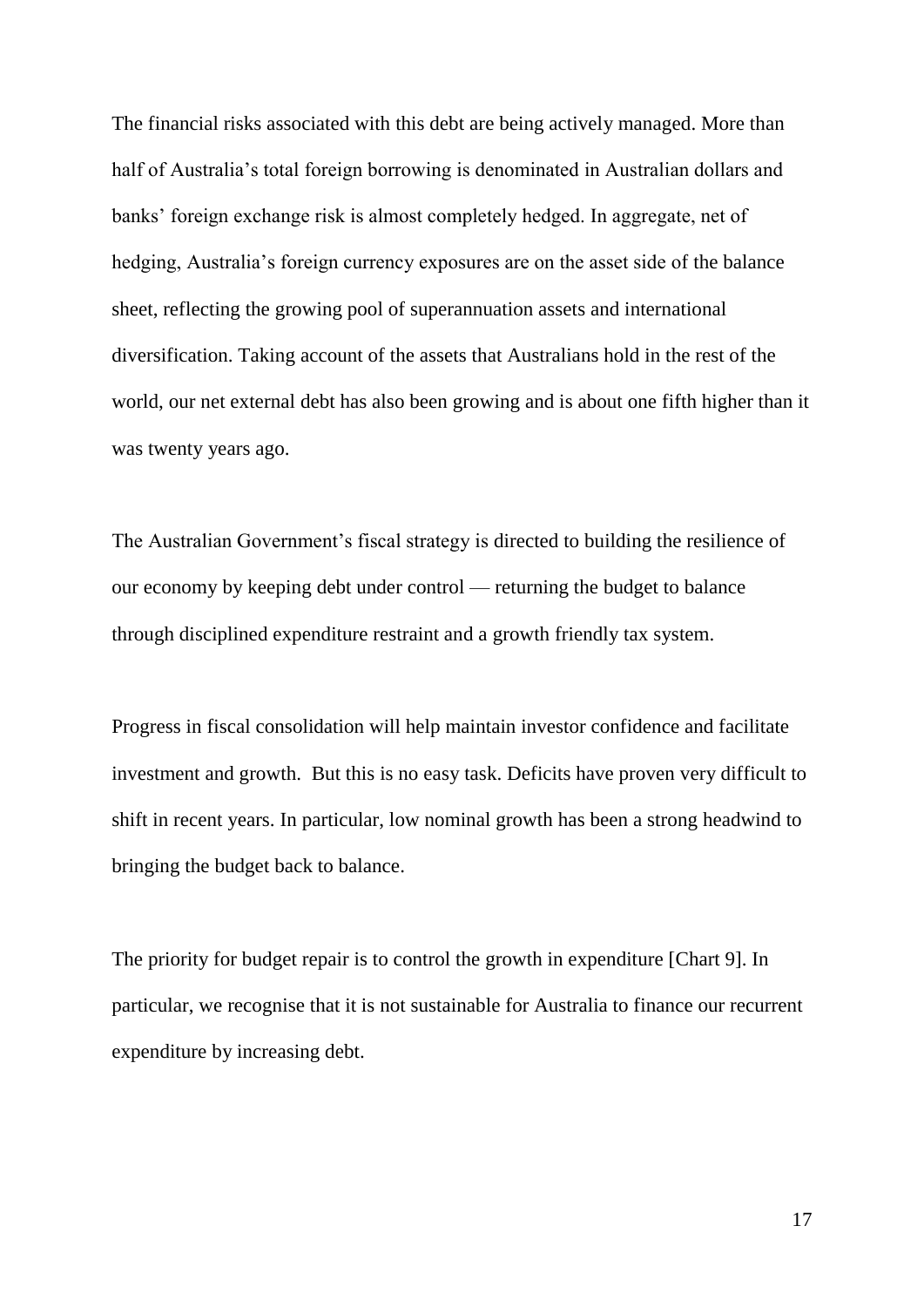

If we cannot control our expenditure, there will be greater pressure to find revenue to balance the budget. However, the Government is determined that our tax system should support the investment and innovation that is needed to fuel potential growth.

Australian Treasury analysis, published earlier this year, showed an increase in income tax would inflict significant costs in the form of reduced jobs, investment, consumption and economic growth. In particular, as a net importer of capital, the tax burden we impose on capital income needs to be internationally competitive. We also need to recognise that labour is increasing mobile and that Australia must compete for global talent. This leads us to the fundamental conclusion that we need to contain spending.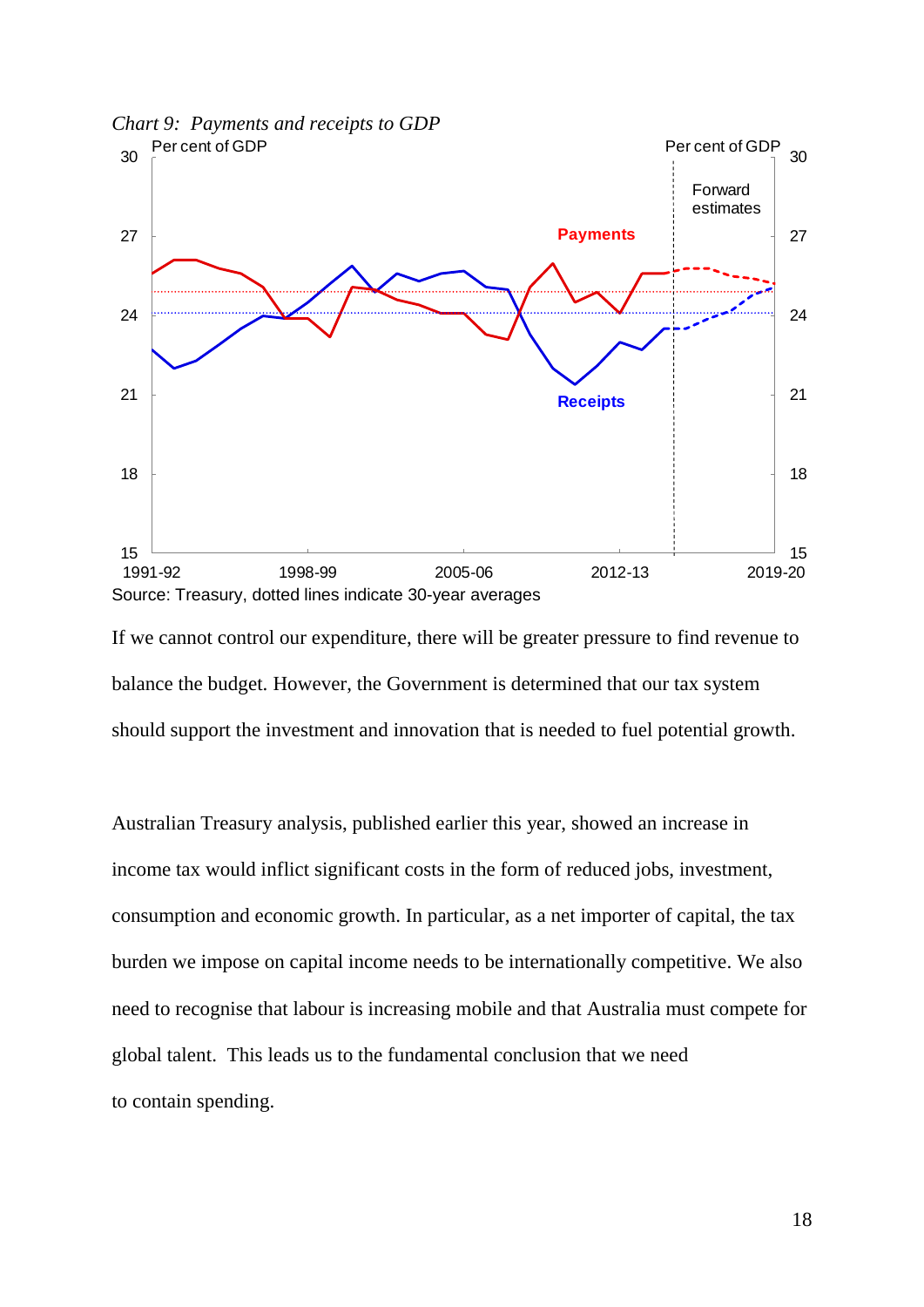Unsurprisingly, the focus of our efforts is in the largest spending areas, including social services. Reining in the growth in welfare spending is one of the biggest challenges confronting the process of budget repair.

Against this backdrop, the Government finds itself with a slim majority in the Parliament. This presents a challenge of needing to work with a diverse range of interests in order to advance the Government's legislative agenda. But it is also an opportunity to build broad support for the reform agenda that is needed to secure Australian living standards into the future.

Last month, the Government made some important progress in legislating a package of \$6.3 billion in expenditure reductions. This will reduce Commonwealth debt by more than \$30 billion by 2026-27. It is an important start to the current term of government, though much remains to be done – including another \$20 billion of announced measures that are yet to be approved by the Parliament.

### **Conclusion**

To conclude, the Australian economy continues to perform well and largely as expected in the 2016-17 Budget. It remains resilient in the face of global volatility. The economy is transitioning from an unprecedented mining investment boom to broader drivers of growth.